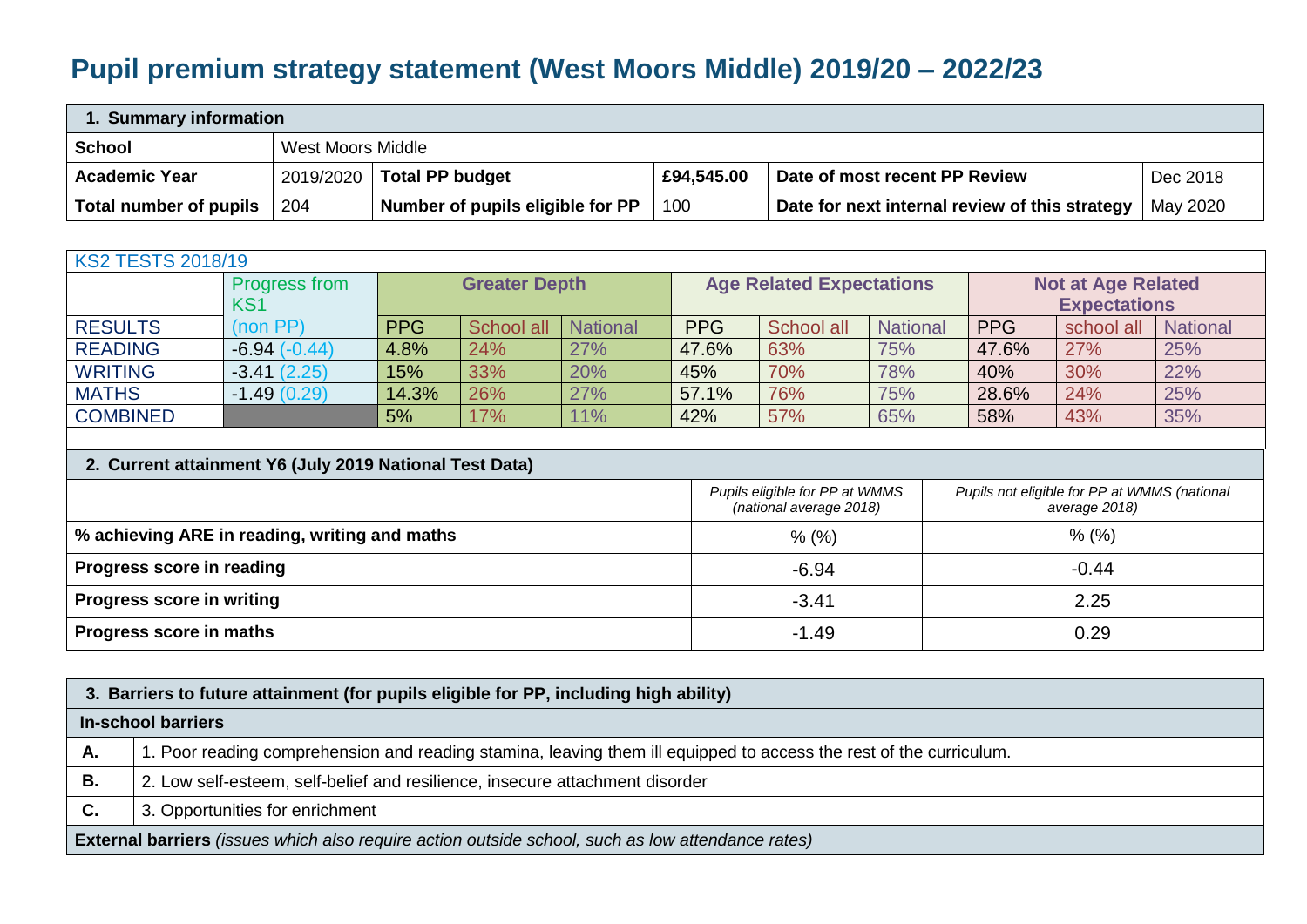| D. | 1. Attendance                                                                                                                                                                                                                                                                                                                                                                                                                                                                                                                                                                                                                                                                                                                                            |                                                                                                                                                                                                                                                                                                                                                                                                                                                                                                                                                      |  |  |  |  |  |  |  |  |
|----|----------------------------------------------------------------------------------------------------------------------------------------------------------------------------------------------------------------------------------------------------------------------------------------------------------------------------------------------------------------------------------------------------------------------------------------------------------------------------------------------------------------------------------------------------------------------------------------------------------------------------------------------------------------------------------------------------------------------------------------------------------|------------------------------------------------------------------------------------------------------------------------------------------------------------------------------------------------------------------------------------------------------------------------------------------------------------------------------------------------------------------------------------------------------------------------------------------------------------------------------------------------------------------------------------------------------|--|--|--|--|--|--|--|--|
| E. | 2. Access to parental support and learning resources                                                                                                                                                                                                                                                                                                                                                                                                                                                                                                                                                                                                                                                                                                     |                                                                                                                                                                                                                                                                                                                                                                                                                                                                                                                                                      |  |  |  |  |  |  |  |  |
|    | 4. Desired outcomes                                                                                                                                                                                                                                                                                                                                                                                                                                                                                                                                                                                                                                                                                                                                      |                                                                                                                                                                                                                                                                                                                                                                                                                                                                                                                                                      |  |  |  |  |  |  |  |  |
|    | Desired outcomes and how they will be measured                                                                                                                                                                                                                                                                                                                                                                                                                                                                                                                                                                                                                                                                                                           | <b>Success criteria</b>                                                                                                                                                                                                                                                                                                                                                                                                                                                                                                                              |  |  |  |  |  |  |  |  |
|    | Appointment of a PP Lead in the school to increase monitoring of impact of PPG<br>$\bullet$<br>PP Pupils will be tracked as part of the school monitoring by teachers and subject leaders.<br>$\bullet$<br>Evidence from lesson observations and book scrutiny is used to closely monitor pupil progress and will provide<br>evidence of good progress being made.                                                                                                                                                                                                                                                                                                                                                                                       | Progress of PPG is in line with national figures and the difference is diminishing<br>rapidly.                                                                                                                                                                                                                                                                                                                                                                                                                                                       |  |  |  |  |  |  |  |  |
| Α. | Interventions for PP children at class level are monitored for impact by subject leader and PP lead<br>$\bullet$<br>Progress towards narrowing the gap is analysed, acted upon and impacts positively on progress.<br>$\bullet$<br>Interventions will have a baseline and final outcome to measure the impact of the programme.<br>$\bullet$<br>Class teachers will measure the impact on work completed during lessons.<br>Using CPD from PP to embed good practice in lessons, e.g. mark first approach, high quality feedback, knowing<br>pupils well, identification of barriers to learning, planning for PP pupils specifically in lessons.<br>Embedding metacognition practices, modelling 'how to learn' and 'how do I learn best?'<br>$\bullet$ | All pupils eligible for PP make at least expected progress in reading, writing and<br>maths so that all meet their target for attainment and progress.                                                                                                                                                                                                                                                                                                                                                                                               |  |  |  |  |  |  |  |  |
| В. | All staff are aware of which children have these specific barriers through pupil voice questionnaires, transition<br>$\bullet$<br>information from First School, parent meetings.<br>Use of Marvellous Me for incentives and rewards for good behaviour choices, resilience and commitment to<br>$\bullet$<br>learning.                                                                                                                                                                                                                                                                                                                                                                                                                                  | Pupil voice questionnaires show that these pupils feel safe and secure in school<br>environment, with lowered anxiety levels and are able to engage in lessons fully.<br>Pupil feedback during counselling sessions.<br>Reduction in number of pupils receiving consequence points on the shared<br>Google Drive for behaviour for homework, meaning PP pupils are in line or better<br>than the non-PP pupils.                                                                                                                                      |  |  |  |  |  |  |  |  |
| C. | Letters with reduced costs will be provided with follow from trip leaders to check the PP uptake on each<br>residential and any trips.<br>Registers for after school clubs will be tracked to monitor PP numbers. Reasons for not attending (transport etc.)<br>$\bullet$<br>will be identified through pupil interviews and alternative provisions made where possible.                                                                                                                                                                                                                                                                                                                                                                                 | All PP pupils who wish to take part in Residential Visits are not prevented due to<br>financial circumstances.<br>Outcomes in lessons linked to trips will be in line with non-pupil premium peers.<br>Pupils will feel included and able to access learning opportunities equally to their<br>peers                                                                                                                                                                                                                                                 |  |  |  |  |  |  |  |  |
| D. | Sufficient pastoral time is allocated in the timetable to enable Year Tutors and PP lead to monitor and have<br>impact on attendance figures.<br>Relationships and communication with parents will be positive<br>$\bullet$                                                                                                                                                                                                                                                                                                                                                                                                                                                                                                                              | PP pupils show improving attendance from 93.31% (2018-19) which brings them<br>in line with their peers (school target of 96%+).<br>By the end of the year attendance of the PP cohort will be in line with or better<br>than National average for Primary and Secondary.                                                                                                                                                                                                                                                                            |  |  |  |  |  |  |  |  |
| Ε. | Homework and study club including access to ICT.<br>Variety of resources that would enhance and maximise teaching and learning e.g. spellcheckers, electronic<br>dictionaries, guided reading books.<br>Letter home to all PP pupils, advising them of their eligibility for extra funding.<br>Advance notice given to PP parents of forthcoming parents' evenings.<br>Marvellous Me access for their child via an online App.                                                                                                                                                                                                                                                                                                                           | Pupils attending homework club will be recorded.<br>Numbers of consequences for late homework will be monitored.<br>Drop ins will monitor pupil use of resources purchased to improve learning in<br>school and at home.<br>Numbers of PP eligible parents attending parents' evenings will be recorded and<br>tracked across the year. Non-attending parents will be contacted and offered<br>alternative appointment times, organized by PP lead and subject teachers.<br>All PP eligible pupils will be offered the chance to join homework club. |  |  |  |  |  |  |  |  |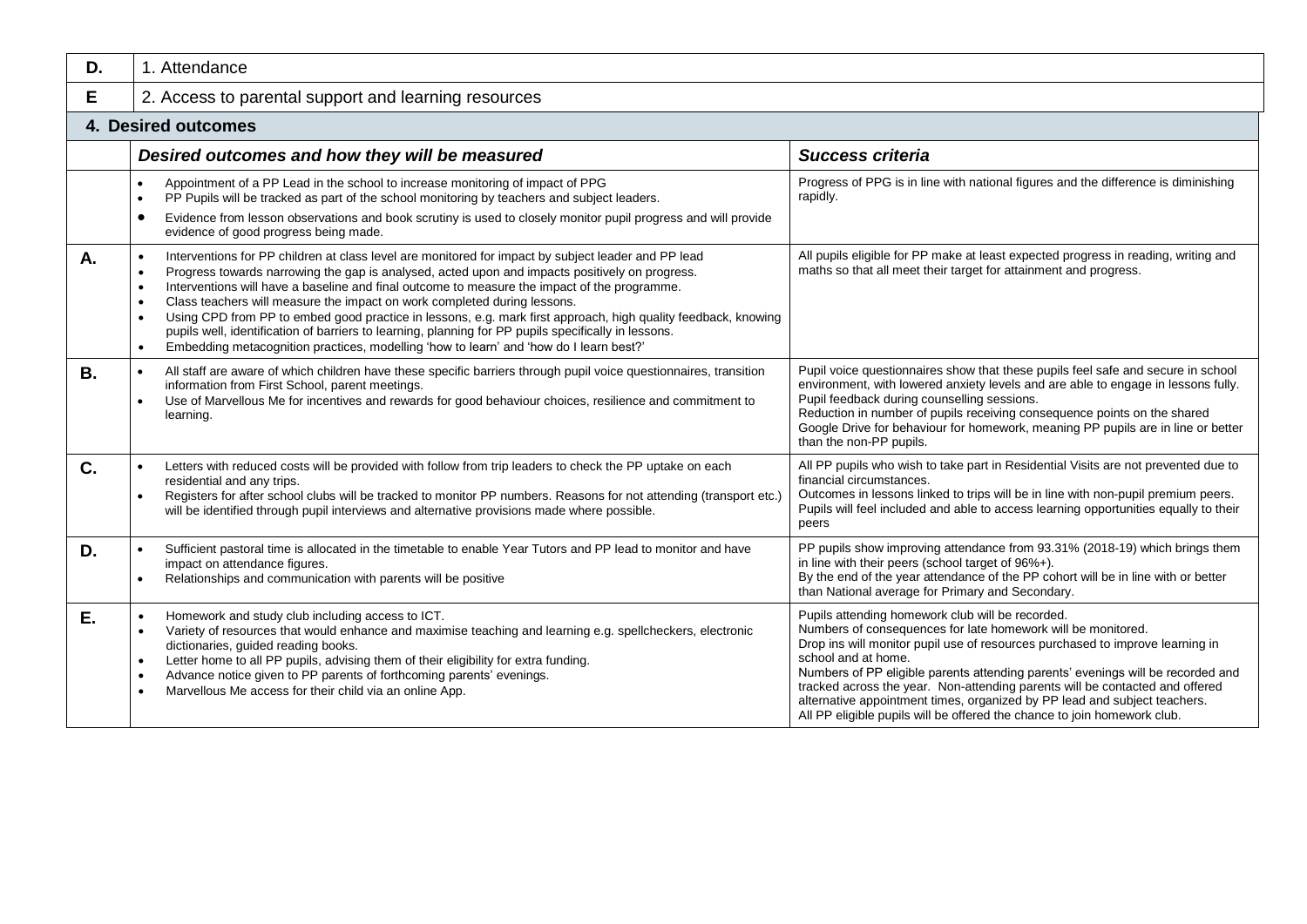| 5. Planned expenditure                                                                                                                                                                   |                                                                                                                                                                                                                                                                                                         |           |                                                                                                                                                                                            |              |              |              |                                                                                                                                                                                                                                                                                         |              |                                       |              |                            |                                         |              |
|------------------------------------------------------------------------------------------------------------------------------------------------------------------------------------------|---------------------------------------------------------------------------------------------------------------------------------------------------------------------------------------------------------------------------------------------------------------------------------------------------------|-----------|--------------------------------------------------------------------------------------------------------------------------------------------------------------------------------------------|--------------|--------------|--------------|-----------------------------------------------------------------------------------------------------------------------------------------------------------------------------------------------------------------------------------------------------------------------------------------|--------------|---------------------------------------|--------------|----------------------------|-----------------------------------------|--------------|
| Academic year                                                                                                                                                                            | 2019/20                                                                                                                                                                                                                                                                                                 |           |                                                                                                                                                                                            |              |              |              |                                                                                                                                                                                                                                                                                         |              |                                       |              |                            |                                         |              |
| The three headings below enable schools to demonstrate how they are using the pupil premium to improve classroom pedagogy, provide targeted support and support whole school strategies. |                                                                                                                                                                                                                                                                                                         |           |                                                                                                                                                                                            |              |              |              |                                                                                                                                                                                                                                                                                         |              |                                       |              |                            |                                         |              |
| i. Quality of teaching for all                                                                                                                                                           |                                                                                                                                                                                                                                                                                                         |           |                                                                                                                                                                                            |              |              |              |                                                                                                                                                                                                                                                                                         |              |                                       |              |                            |                                         |              |
| <b>Desired outcome</b>                                                                                                                                                                   | Chosen action / approach<br>Costs                                                                                                                                                                                                                                                                       |           | What is the evidence and rationale for this<br>choice?                                                                                                                                     |              |              |              | well?                                                                                                                                                                                                                                                                                   |              | How will you ensure it is implemented |              | <b>Staff lead</b>          | When will you review<br>implementation? |              |
| All pupils eligible for PP<br>make at least expected<br>progress in reading, writing<br>and maths so that all meet<br>their target for attainment<br>and progress.                       | Appointment of a PP Lead in<br>the school.                                                                                                                                                                                                                                                              |           | Increased monitoring of PPG impact                                                                                                                                                         |              |              |              | Regular tracking by teachers and subject<br>leaders.<br>Progress towards narrowing the gap is<br>analysed and acted upon where necessary<br>Class teachers will measure the impact on<br>work completed during lessons.                                                                 |              |                                       |              | SS                         |                                         |              |
|                                                                                                                                                                                          | Creating smaller teaching<br>groups in Year 6, 7 and Year<br>8.                                                                                                                                                                                                                                         |           | Small class size enabling teachers to work more<br>closely with students and provide effective<br>feedback on their learning<br>EEF research this impacts up to $+8$ months<br>progress    |              |              |              | Monitor attainment of progress of groups<br>and amend as required to maximise<br>progress                                                                                                                                                                                               |              |                                       |              | DC/DE/CW                   |                                         |              |
|                                                                                                                                                                                          | Professional development for<br>staff through workshops and<br>courses to maintain and<br>further enhance Quality First<br>Teaching & subject leadership.                                                                                                                                               |           | Impact of QFT Good teaching is the most<br>important lever schools have to improve outcomes<br>for disadvantaged pupils according to the EEF<br>guidance on using the Pupil Premium Grant. |              |              |              | Using CPD from PP to embed good<br>practice in lessons e.g. mark first<br>approach, high quality feedback, knowing<br>pupils well, identification of barriers to<br>learning, planning for PP pupils specifically<br>in lessons.<br>Work scrutiny, drop-ins<br>Middle leader interviews |              |                                       |              | DC                         |                                         |              |
|                                                                                                                                                                                          | Attachment training for all staff                                                                                                                                                                                                                                                                       |           | All staff to understanding and use effective<br>strategies to support pupils with insecure<br>attachment so they can learn and make progress                                               |              |              |              | Book training, analyse CPD evaluations<br>and follow up where necessary.                                                                                                                                                                                                                |              |                                       |              | DC                         |                                         |              |
| Staffing costs £40000<br>Professional Development £10000                                                                                                                                 |                                                                                                                                                                                                                                                                                                         |           |                                                                                                                                                                                            |              |              |              |                                                                                                                                                                                                                                                                                         |              |                                       |              | <b>Total budgeted cost</b> | £50000                                  |              |
| <b>IMPACT</b>                                                                                                                                                                            |                                                                                                                                                                                                                                                                                                         |           |                                                                                                                                                                                            |              |              |              |                                                                                                                                                                                                                                                                                         |              |                                       |              |                            |                                         |              |
|                                                                                                                                                                                          |                                                                                                                                                                                                                                                                                                         |           | <b>Reading</b>                                                                                                                                                                             |              |              |              | <b>Writing</b>                                                                                                                                                                                                                                                                          |              |                                       |              |                            | <b>Maths</b>                            |              |
|                                                                                                                                                                                          |                                                                                                                                                                                                                                                                                                         | <b>Y5</b> | <b>Y6</b>                                                                                                                                                                                  | <b>Y7</b>    | <b>Y8</b>    | <b>Y5</b>    | <b>Y6</b>                                                                                                                                                                                                                                                                               | <b>Y7</b>    | <b>Y8</b>                             | <b>Y5</b>    | <b>Y6</b>                  | <b>Y7</b>                               | <b>Y8</b>    |
| Autumn 2019<br>On track to meet targets                                                                                                                                                  |                                                                                                                                                                                                                                                                                                         | 21/29     | 26/29<br>89%                                                                                                                                                                               | 15/20<br>75% | 21/22<br>95% | 25/29<br>86% | 24/29<br>83%                                                                                                                                                                                                                                                                            | 13/20<br>65% | 21/22<br>95%                          | 22/29<br>75% | 25/29<br>86%               | 10/20<br>50%                            | 20/22<br>90% |
| 72%<br>Spring 2020                                                                                                                                                                       |                                                                                                                                                                                                                                                                                                         |           |                                                                                                                                                                                            |              |              |              |                                                                                                                                                                                                                                                                                         |              |                                       |              |                            |                                         |              |
| On track                                                                                                                                                                                 |                                                                                                                                                                                                                                                                                                         |           |                                                                                                                                                                                            |              |              |              |                                                                                                                                                                                                                                                                                         |              |                                       |              |                            |                                         |              |
| Summer 2020<br>Achieved                                                                                                                                                                  |                                                                                                                                                                                                                                                                                                         |           |                                                                                                                                                                                            |              |              |              |                                                                                                                                                                                                                                                                                         |              |                                       |              |                            |                                         |              |
| Summer 2020                                                                                                                                                                              | Autumn 2019: Long term illness of staff negatively impacted on SEND, Maths, English and Science teaching and pupils attitudes to learning.<br>Spring 2020: PP Lead appointed January 2020, targeted groups in Maths and English began January 2020. Subject leadership training took place on 24.1.2020 |           |                                                                                                                                                                                            |              |              |              |                                                                                                                                                                                                                                                                                         |              |                                       |              |                            |                                         |              |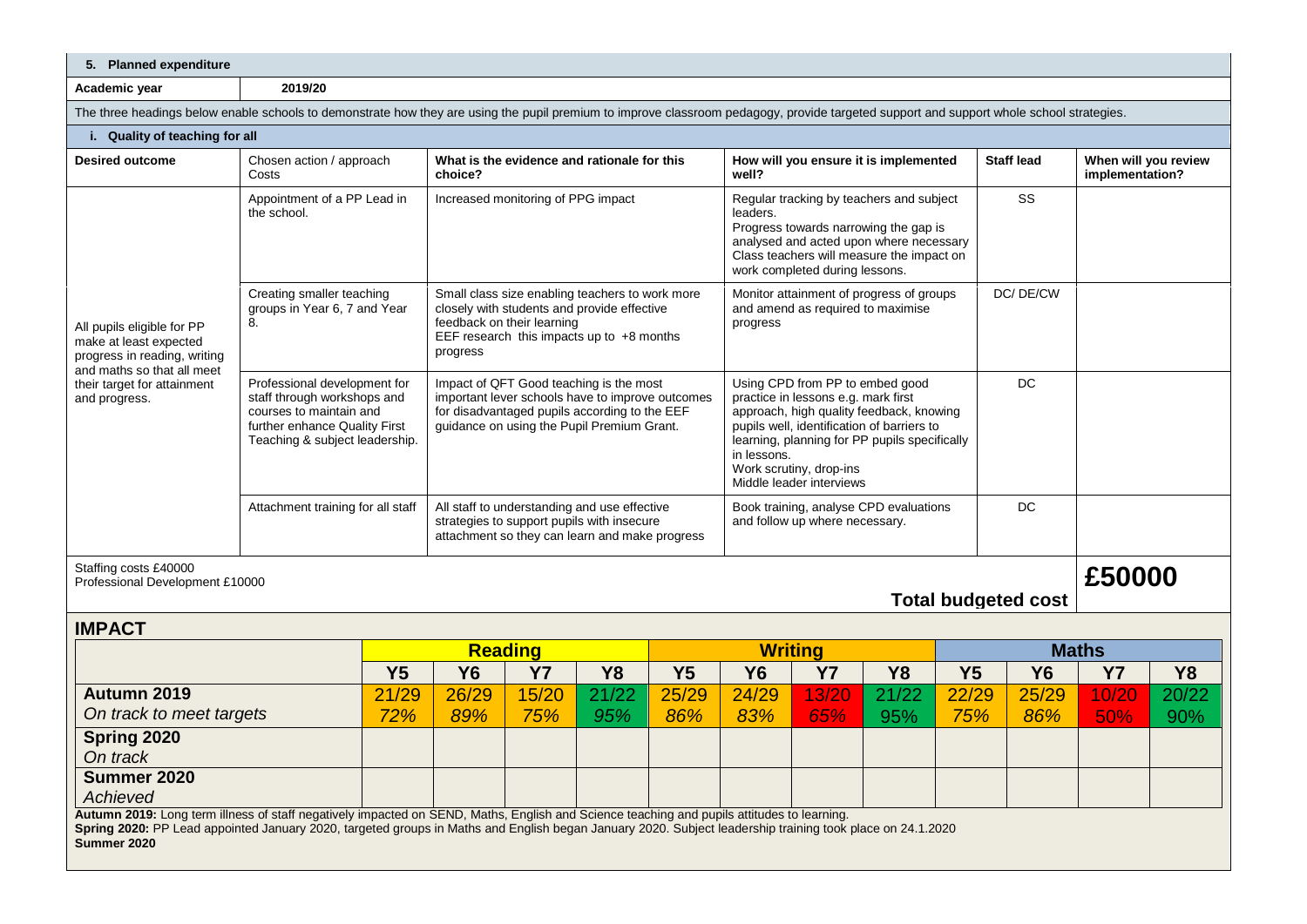| ii. Targeted support                                                                                                                                                                                                     |                                                                                                                                                                                                                                          |                                                                      |                                                                   |                                                                                                                                                                                                                  |                                             |                                                                                                                                                                                                                       |                                                                                                                                                                                                                                  |                                       |              |                 |                   |                                         |              |  |
|--------------------------------------------------------------------------------------------------------------------------------------------------------------------------------------------------------------------------|------------------------------------------------------------------------------------------------------------------------------------------------------------------------------------------------------------------------------------------|----------------------------------------------------------------------|-------------------------------------------------------------------|------------------------------------------------------------------------------------------------------------------------------------------------------------------------------------------------------------------|---------------------------------------------|-----------------------------------------------------------------------------------------------------------------------------------------------------------------------------------------------------------------------|----------------------------------------------------------------------------------------------------------------------------------------------------------------------------------------------------------------------------------|---------------------------------------|--------------|-----------------|-------------------|-----------------------------------------|--------------|--|
| <b>Desired outcome</b>                                                                                                                                                                                                   | Chosen action/approach                                                                                                                                                                                                                   |                                                                      | choice?                                                           |                                                                                                                                                                                                                  | What is the evidence and rationale for this |                                                                                                                                                                                                                       | How will you ensure it is implemented<br>well?                                                                                                                                                                                   |                                       |              |                 | <b>Staff lead</b> | When will you review<br>implementation? |              |  |
| All pupils eligible for PP<br>make at least expected<br>progress in reading, writing<br>and maths so that all meet<br>their target for attainment<br>and progress.                                                       | Deploy core subject leaders<br>and teaching assistants for<br>one-to-one and small group<br>work on personalised<br>programmes of learning and<br>interventions                                                                          |                                                                      | EEF research shows +4 months progress for small<br>group tuition. |                                                                                                                                                                                                                  |                                             | Interventions for PP children at class level<br>are monitored for impact by subject leader<br>and PP lead<br>Interventions will have a baseline and final<br>outcome to measure the progress during<br>the programme. |                                                                                                                                                                                                                                  |                                       |              | <b>DC</b>       |                   |                                         |              |  |
| All pupils eligible for PP<br>make at least expected<br>progress in reading so that<br>all meet their target for<br>attainment and progress.                                                                             | Additional tuition to support<br>target groups in Reading $-$<br><b>Accelerated Reader</b>                                                                                                                                               | Accelerated reader EEF research evidence shows<br>+5 months progress |                                                                   |                                                                                                                                                                                                                  |                                             |                                                                                                                                                                                                                       | Interventions for PP children at class level<br><b>CW</b><br>are monitored for impact by subject leader<br>and PP lead                                                                                                           |                                       |              |                 |                   |                                         |              |  |
| Accelerated Reader, cost £2174.25, ICT support £150<br>£25000<br>LSA x costs £20000<br><b>Total budgeted cost</b>                                                                                                        |                                                                                                                                                                                                                                          |                                                                      |                                                                   |                                                                                                                                                                                                                  |                                             |                                                                                                                                                                                                                       |                                                                                                                                                                                                                                  |                                       |              |                 |                   |                                         |              |  |
| <b>IMPACT</b>                                                                                                                                                                                                            |                                                                                                                                                                                                                                          |                                                                      |                                                                   |                                                                                                                                                                                                                  |                                             |                                                                                                                                                                                                                       |                                                                                                                                                                                                                                  |                                       |              |                 |                   |                                         |              |  |
|                                                                                                                                                                                                                          |                                                                                                                                                                                                                                          |                                                                      |                                                                   |                                                                                                                                                                                                                  | <b>Reading</b>                              |                                                                                                                                                                                                                       |                                                                                                                                                                                                                                  | <b>Writing</b>                        |              |                 |                   | <b>Maths</b>                            |              |  |
| Autumn 2019                                                                                                                                                                                                              |                                                                                                                                                                                                                                          | Y <sub>5</sub>                                                       | <b>Y6</b>                                                         | <b>Y7</b>                                                                                                                                                                                                        | <b>Y8</b>                                   | Y <sub>5</sub>                                                                                                                                                                                                        | <b>Y6</b>                                                                                                                                                                                                                        | <b>Y7</b>                             | <b>Y8</b>    | <b>Y5</b>       | <b>Y6</b>         | <b>Y7</b>                               | <b>Y8</b>    |  |
| On track to meet targets                                                                                                                                                                                                 |                                                                                                                                                                                                                                          | 21/29<br>72%                                                         | 26/29<br>89%                                                      | 15/20<br>75%                                                                                                                                                                                                     | 21/22<br>95%                                | 25/29<br>86%                                                                                                                                                                                                          | 24/29<br>83%                                                                                                                                                                                                                     | 13/20<br>65%                          | 21/22<br>95% | 22/29<br>75%    | 25/29<br>86%      | 10/20<br>50%                            | 20/22<br>90% |  |
| Spring 2020<br>On track                                                                                                                                                                                                  |                                                                                                                                                                                                                                          |                                                                      |                                                                   |                                                                                                                                                                                                                  |                                             |                                                                                                                                                                                                                       |                                                                                                                                                                                                                                  |                                       |              |                 |                   |                                         |              |  |
| Summer 2020<br>Achieved                                                                                                                                                                                                  |                                                                                                                                                                                                                                          |                                                                      |                                                                   |                                                                                                                                                                                                                  |                                             |                                                                                                                                                                                                                       |                                                                                                                                                                                                                                  |                                       |              |                 |                   |                                         |              |  |
| Autumn 2019: Long term illness of staff negatively impacted on SEND, Maths, English and Science teaching and pupils attitudes to learning.<br>Spring 2020: TA training in place from January 2020<br><b>Summer 2020:</b> |                                                                                                                                                                                                                                          |                                                                      |                                                                   |                                                                                                                                                                                                                  |                                             |                                                                                                                                                                                                                       |                                                                                                                                                                                                                                  |                                       |              |                 |                   |                                         |              |  |
| iii. Other approaches                                                                                                                                                                                                    |                                                                                                                                                                                                                                          |                                                                      |                                                                   |                                                                                                                                                                                                                  |                                             |                                                                                                                                                                                                                       |                                                                                                                                                                                                                                  |                                       |              |                 |                   |                                         |              |  |
| <b>Desired outcome</b>                                                                                                                                                                                                   | Chosen action/approach                                                                                                                                                                                                                   |                                                                      | choice?                                                           |                                                                                                                                                                                                                  | What is the evidence and rationale for this |                                                                                                                                                                                                                       | well?                                                                                                                                                                                                                            | How will you ensure it is implemented |              |                 | <b>Staff lead</b> | When will you review<br>implementation? |              |  |
| All staff are aware of which<br>children have these specific<br>barriers through pupil voice<br>questionnaires, transition<br>information from First<br>School, parent meetings.                                         | Use of Marvellous Me / Go 4<br>Schools for incentives and<br>rewards for good behaviour<br>choices, resilience and<br>commitment to learning.<br>Establish nurture group.<br>Timetable ELSA support<br>Attachment training for all staff |                                                                      |                                                                   | EEF Behaviour research shows a moderate impact<br>of $+3$ months<br>All staff to understanding and use effective<br>strategies to support pupils with insecure<br>attachment so they can learn and make progress |                                             |                                                                                                                                                                                                                       | Analysis of Pupil voice questionnaires<br>Pupil feedback during counselling<br>sessions.<br>Reduction in number of pupils receiving<br>consequences<br>Book training, analyses CPD evaluations<br>and follow up where necessary. |                                       |              | <b>DC</b><br>DE |                   |                                         |              |  |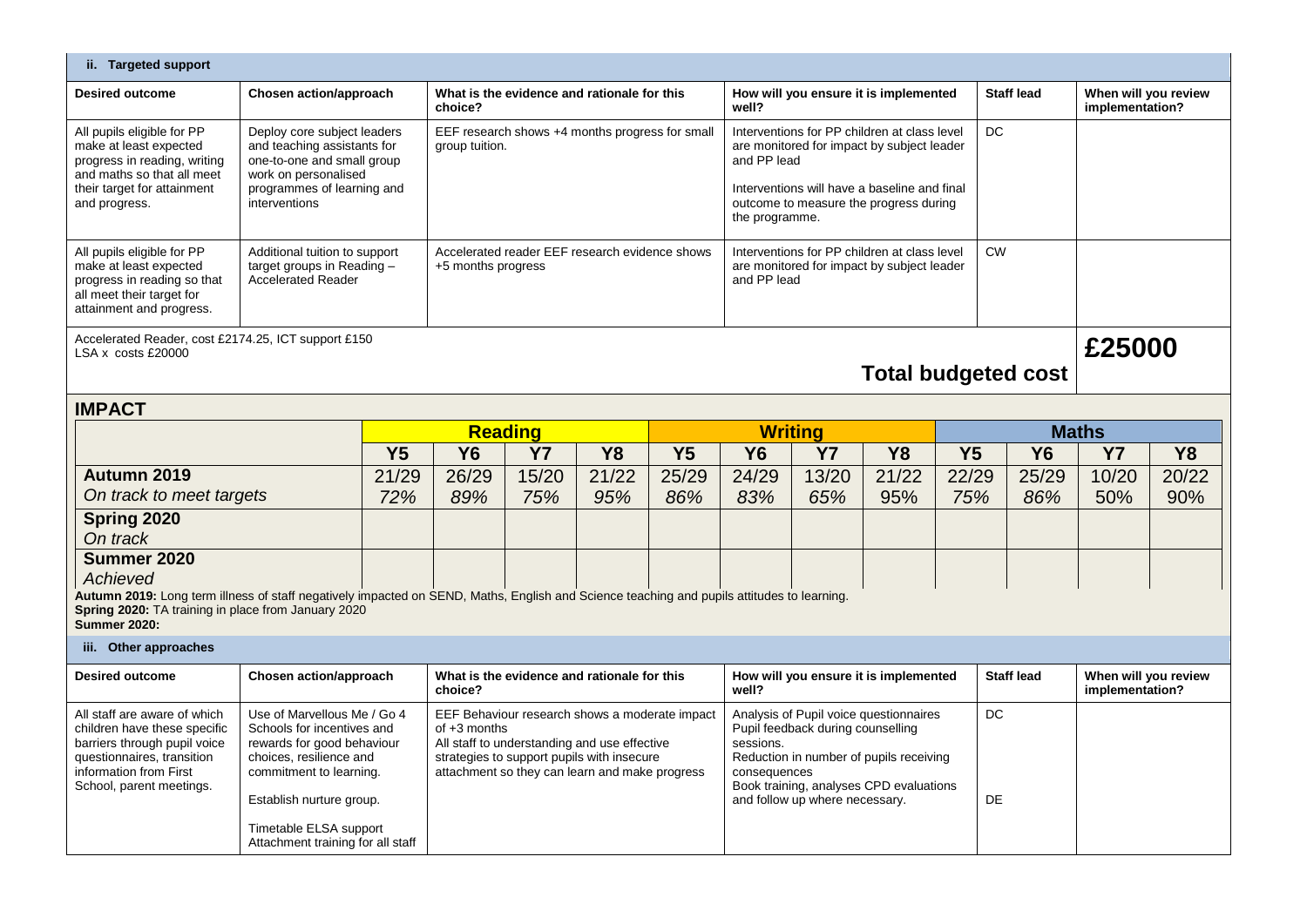| Improved attendance<br>figures                                                                                                                                                                                                                                                   | Sufficient pastoral time is<br>allocated in the timetable to<br>enable Year Tutors and PP<br>lead to monitor and have                                                                                                                                                                                    | impact on attendance figures.                                                                                                           | home.                  | Relationships and communication between staff<br>and pupils is consistent and supportive. Tutors<br>listen and managing behaviour positively, following<br>up any incidents and sending positive postcards<br>Reduction in<br>Relationships and communication with parents will |              |       |                       | Parent and pupil feedback<br>Feedback from tutors                                                                                                            |            | <b>DC</b> |                       |  |
|----------------------------------------------------------------------------------------------------------------------------------------------------------------------------------------------------------------------------------------------------------------------------------|----------------------------------------------------------------------------------------------------------------------------------------------------------------------------------------------------------------------------------------------------------------------------------------------------------|-----------------------------------------------------------------------------------------------------------------------------------------|------------------------|---------------------------------------------------------------------------------------------------------------------------------------------------------------------------------------------------------------------------------------------------------------------------------|--------------|-------|-----------------------|--------------------------------------------------------------------------------------------------------------------------------------------------------------|------------|-----------|-----------------------|--|
| Increased access to<br>parental support and<br>learning resources through<br>improved communication<br>and targeted spending.                                                                                                                                                    | Homework and study club<br>including access to ICT.<br>to maximise teaching and<br>learning e.g. spellcheckers,<br>reading books.<br>Letter home to all PP pupils,<br>for extra funding.<br>Advance notice given to PP<br>parents of forthcoming<br>parents' evenings.<br>child via an online App.       | Enhance resources that would<br>electronic dictionaries, guided<br>advising them of their eligibility<br>Marvellous Me access for their | be positive<br>months. | EEF parental engagement raises attainment by +3                                                                                                                                                                                                                                 |              |       | resources.<br>schools | PP Lead to monitor uptake at after school<br>clubs, ICT usage, oversee purchase of<br>Monitor use of Marvellous Me / Go 4<br>Track and follow up PPG letters |            | SS        |                       |  |
| Go 4 Schools programme £1314<br>Support with uniform costs £1250<br>Support with school trip costs £1500<br>Breakfast club £314.64<br>Reprographic costs £ 20<br>£20000<br>Nurture group staffing £6412, set up £2000<br>Staff release costs £2000<br><b>Total budgeted cost</b> |                                                                                                                                                                                                                                                                                                          |                                                                                                                                         |                        |                                                                                                                                                                                                                                                                                 |              |       |                       |                                                                                                                                                              |            |           |                       |  |
| <b>IMPACT</b>                                                                                                                                                                                                                                                                    |                                                                                                                                                                                                                                                                                                          |                                                                                                                                         |                        |                                                                                                                                                                                                                                                                                 |              |       |                       |                                                                                                                                                              |            |           |                       |  |
|                                                                                                                                                                                                                                                                                  |                                                                                                                                                                                                                                                                                                          |                                                                                                                                         |                        |                                                                                                                                                                                                                                                                                 |              |       | <b>Attendance</b>     |                                                                                                                                                              | <b>PPG</b> |           |                       |  |
| Autumn 2019                                                                                                                                                                                                                                                                      | 5FY<br>95.90                                                                                                                                                                                                                                                                                             | 5SB<br>97.34                                                                                                                            | 6CC<br>94.70           | 6CW                                                                                                                                                                                                                                                                             | 7NF<br>86.36 | 7MM   | 8GC<br>91.09          | 8MA<br>94.76                                                                                                                                                 | 88.52      |           | <b>Total</b><br>92.53 |  |
| Spring 2020                                                                                                                                                                                                                                                                      |                                                                                                                                                                                                                                                                                                          |                                                                                                                                         |                        | 83.47                                                                                                                                                                                                                                                                           |              | 89.89 |                       |                                                                                                                                                              |            |           |                       |  |
|                                                                                                                                                                                                                                                                                  |                                                                                                                                                                                                                                                                                                          |                                                                                                                                         |                        |                                                                                                                                                                                                                                                                                 |              |       |                       |                                                                                                                                                              |            |           |                       |  |
| Summer 2020                                                                                                                                                                                                                                                                      | Summer 2020<br>Autumn 2019: Long term illness of staff negatively impacted on Maths, English and Science teaching and pupils attitudes to learning. Marvellous Me app introduced.<br>Spring 2020: Tutor tracking introduced for following up those below 95%, All attendance concerns are followed by KB |                                                                                                                                         |                        |                                                                                                                                                                                                                                                                                 |              |       |                       |                                                                                                                                                              |            |           |                       |  |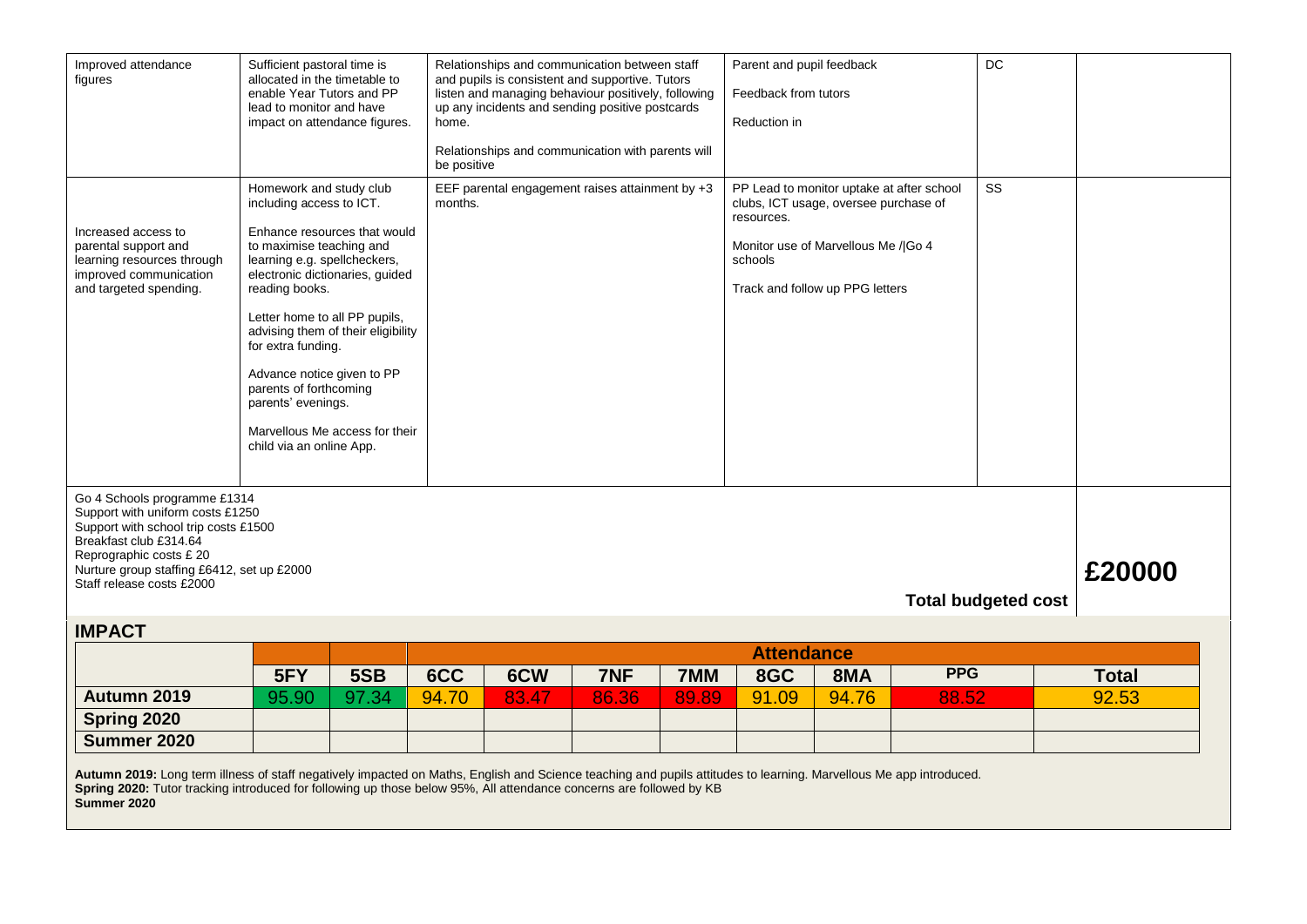| 6. Review of expenditure 2018/19                                                                                                                                     |                                                                                                                                                                                                                                                                                                      |                                                                                                                                                                                                                                                                                                                                                                                                                                                                                                       |                                                                                                                                                                                                                                                                                                                                                                                                                                            |                                                                                                                                                                                                                                              |  |  |  |  |  |
|----------------------------------------------------------------------------------------------------------------------------------------------------------------------|------------------------------------------------------------------------------------------------------------------------------------------------------------------------------------------------------------------------------------------------------------------------------------------------------|-------------------------------------------------------------------------------------------------------------------------------------------------------------------------------------------------------------------------------------------------------------------------------------------------------------------------------------------------------------------------------------------------------------------------------------------------------------------------------------------------------|--------------------------------------------------------------------------------------------------------------------------------------------------------------------------------------------------------------------------------------------------------------------------------------------------------------------------------------------------------------------------------------------------------------------------------------------|----------------------------------------------------------------------------------------------------------------------------------------------------------------------------------------------------------------------------------------------|--|--|--|--|--|
| i. Quality of teaching for all                                                                                                                                       |                                                                                                                                                                                                                                                                                                      |                                                                                                                                                                                                                                                                                                                                                                                                                                                                                                       |                                                                                                                                                                                                                                                                                                                                                                                                                                            |                                                                                                                                                                                                                                              |  |  |  |  |  |
| <b>Desired outcome</b>                                                                                                                                               | <b>Chosen action/approach</b>                                                                                                                                                                                                                                                                        | <b>Estimated impact:</b> Did you meet the<br>success criteria? Include impact on pupils<br>not eligible for PP, if appropriate.                                                                                                                                                                                                                                                                                                                                                                       | <b>Lessons learned</b><br>(and whether you will continue with this approach)                                                                                                                                                                                                                                                                                                                                                               | <b>Cost</b>                                                                                                                                                                                                                                  |  |  |  |  |  |
| Improve progress scores for<br>mathematics, focussing<br>particularly on raw scores<br>needed for good or better<br>levels of progress.                              | Improve pedagogy<br>Termly use of 'Lesson Study'<br>Allocation and training of<br>senior TAs (Number Count) to<br>allow for wave 2 interventions,<br>Improved use of new school<br>feedback policy<br>Team teaching and shared<br>planning<br>Teaching tracking and three<br>wave intervention model | Specific SLE action plan to be regularly reviewed<br>with HT and DH. Local Authority Self-evaluation<br>partner challenge.<br>Built into SEF monitoring and evaluation cycle<br>(on-going). Local Authority Self-evaluation partner<br>challenge.<br>TAs to record impact of interventions using SIMS<br>(on-going). September 2019<br>Teachers to record impact of interventions using<br>SIMS (on-going). September 2019                                                                            | Year 6 2019 Progress score in maths<br>-1.49 (0.29 for non<br>PPG)<br>With extensive intervention for PP pupils in maths in 2018-<br>19, the progress score has significantly improved from -4.66<br>in July 2018 to-1.49 in July 2019<br>PPG Maths results for Year 6<br>ARE 57.1%<br>GD 14.3%<br>GD Combined overall 5% PPG                                                                                                              | £5000<br>Training for specialist<br>TAs (Numbers Count);<br><b>INSET</b> for all teachers<br>(visiting trainers);<br>Supply cover to facilitate<br>lesson study work; 4<br>teachers attending<br>moderation and peer-to-<br>peer learning at |  |  |  |  |  |
| Maintain effective wave<br>1/2/3 reading and writing<br>interventions, focussing<br>particularly on raw scores<br>needed for good or better<br>levels of progress.   | Termly use of 'Lesson Study'<br>to allow KS2 maths teachers to<br>evaluate the impact of<br>changed pedagogy<br>Team teaching and shared<br>planning<br>Training and guidance given to<br>TAs leading W2 and W3<br>interventions<br>Teaching tracking and three<br>wave intervention model           | Individual class teacher and TAs to monitor the<br>impact of short-term interventions carried out<br>between pupil progress meetings. Overseen by<br>SLT.<br>SENCo to monitor intervention led by her TA<br>team. Senior TAs monitor the impact of short-term<br>interventions carried out between pupil progress<br>meetings.<br>HT to monitor plus internal tracking.<br>DH to lead and monitor plus internal tracking.<br>Tutor to monitor weekly progress and HT to<br>monitor internal tracking. | With extensive intervention for PP pupils in maths in 2018-<br>19, the progress score has significantly improved from -4.66<br>in July 2018 to-1.49 in July 2019<br>Reading results for Year 6<br>Progress score -6.94<br>ARE 47.6%<br>GD 4.8%<br>Writing results for Year 6<br>Progress score -3.41<br><b>ARE 45%</b><br>GD 14.3%<br>GD Combined overall 5% PPG<br>Focus on Reading and Writing in 2019/10 PPG strategy and<br><b>SDP</b> | neighbouring schools -<br>devolved meeting time;<br>Headteacher network<br>meetings;                                                                                                                                                         |  |  |  |  |  |
| ii. Targeted support                                                                                                                                                 |                                                                                                                                                                                                                                                                                                      |                                                                                                                                                                                                                                                                                                                                                                                                                                                                                                       |                                                                                                                                                                                                                                                                                                                                                                                                                                            |                                                                                                                                                                                                                                              |  |  |  |  |  |
| <b>Desired outcome</b>                                                                                                                                               | <b>Chosen action/approach</b>                                                                                                                                                                                                                                                                        | Estimated impact: Did you meet the<br>success criteria? Include impact on pupils<br>not eligible for PP, if appropriate.                                                                                                                                                                                                                                                                                                                                                                              | <b>Lessons learned</b><br>(and whether you will continue with this approach)                                                                                                                                                                                                                                                                                                                                                               | Cost                                                                                                                                                                                                                                         |  |  |  |  |  |
| Improved targeting and<br>effectiveness of monitoring<br>and intervention through<br>implementation of 3-wave<br>model, underpinned by<br><b>SIMS</b> interventions. | Enhance interventions led by<br>class teacher and TAs                                                                                                                                                                                                                                                | Revise wave 2 interventions led by class teacher.<br>Train TAs on specific maths approaches and<br>sustain TA numbers, including SENSS specialist<br>Release HoD Eng and HoD Maths to provide<br>bespoke 1:3 tuition of targeted pupils.<br>Utilise expert governors (former maths teachers)<br>to provide 1:3 tuition of disadvantaged more able<br>pupils<br>1:1 maths tuition for targeted pupils                                                                                                  | With extensive intervention for PP pupils in maths in 2018-<br>19, the progress score has significantly improved from -4.66<br>in July 2018 to-1.49 in July 2019                                                                                                                                                                                                                                                                           | £47600<br><b>Employment of senior</b><br>TAs in Maths and<br><b>English and Specialist</b><br><b>SENSS</b> support for<br>educational and<br>pastoral support. 1:1<br>maths tutoring                                                         |  |  |  |  |  |